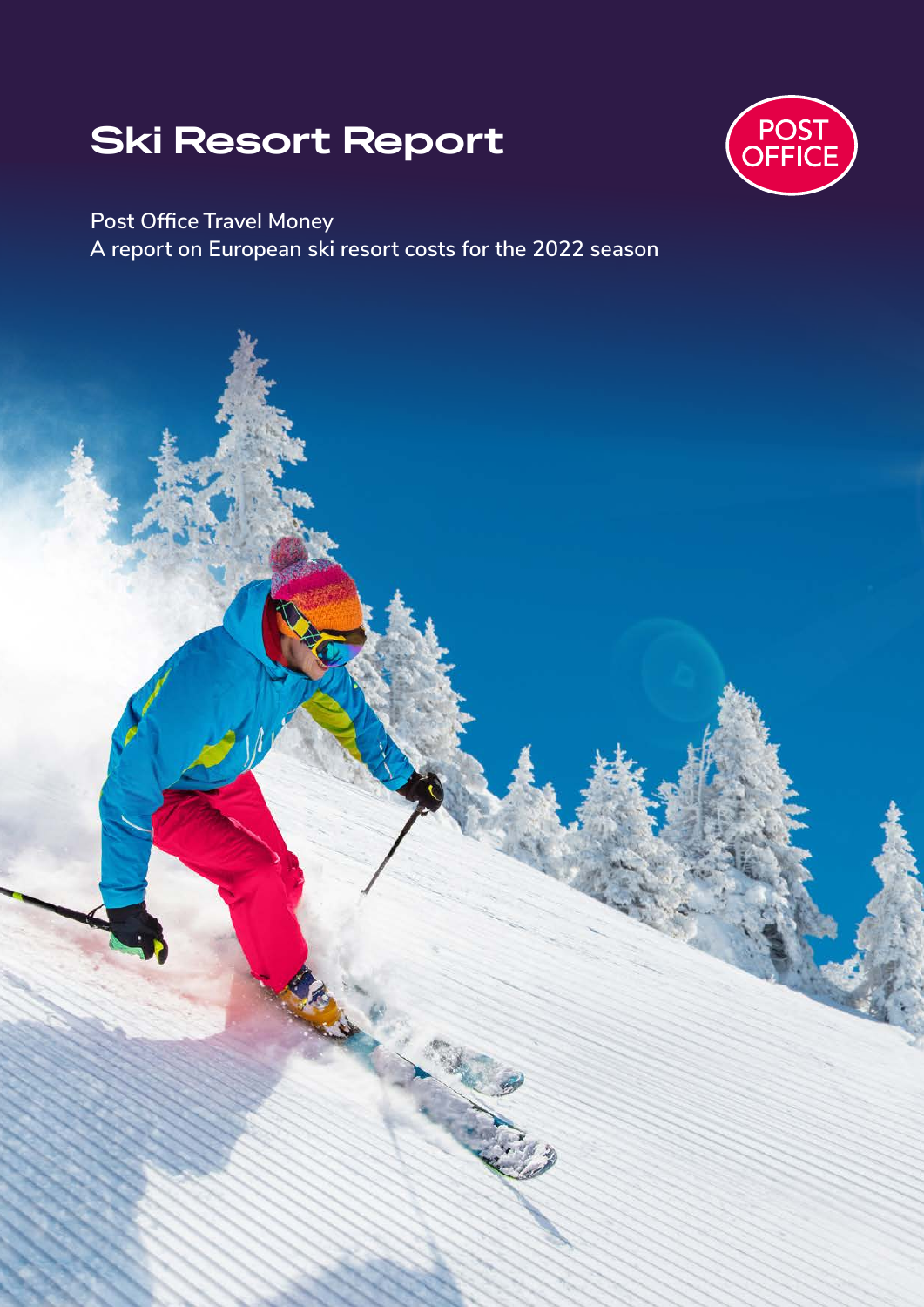## **Ski Resort Report 2022 Post Office Travel Money**

Following France's decision to reopen its borders in mid-January and the earlier relaxation of Covid-19 regulations by Austria and Switzerland, European ski resorts are finally open to British skiers. This means that families will be able to travel to the slopes over the school half term and Easter holidays, while adult skiers have a three-month window of opportunity for skiing trips.

Now the 15th annual Post Office Ski Resort Report, produced in partnership with Crystal Ski Holidays, reveals more good news for ski enthusiasts because its research has found that prices have fallen since last season in around two-thirds of the resorts surveyed for adult and family skiers.

The new report features 32 ski resorts for adult skiers (see Figure 1 opposite) in seven of the most popular European ski destinations: Andorra, Austria, Bulgaria, France, Italy, Norway and Switzerland. Using local prices provided by Crystal Ski Holidays and converted to sterling by Post Office Travel Money, the report compares the cost of ski and boot hire, lift passes and ski school plus lunch and drinks to give a realistic view of what it will cost an adult skier on a one week holiday. 28 family resorts are also surveyed across Europe (pages 4-5).

There are no big surprises at the top of the best value ratings – nor at the bottom. Following the pattern of recent years, Bulgaria again rates as best value, while Switzerland is most expensive – with hundreds of pounds dividing the cheapest and most expensive resorts surveyed.

Nick Boden, Head of Post Office Travel Money said: *"This year's comparison of prices in leading European ski destinations shows that the cost of lift passes, equipment hire, tuition and living costs continues to vary by hundreds of pounds. This makes it vitally important for skiers looking for a bargain break to do their homework before booking a ski holiday. Bulgaria and Italy are again looking great value but both Andorra and Finland are good alternatives to more expensive resorts in France, Austria and Switzerland."*



#### **Figure 1 Adult Ski Resort Report Barometer 2022**

Pricing survey covering the cost of a six-day ski pass and ski/boot hire for one person plus ski school (five-six half days), a range of drinks and lunch on the slopes.



Data relates to exchange rates in January 2022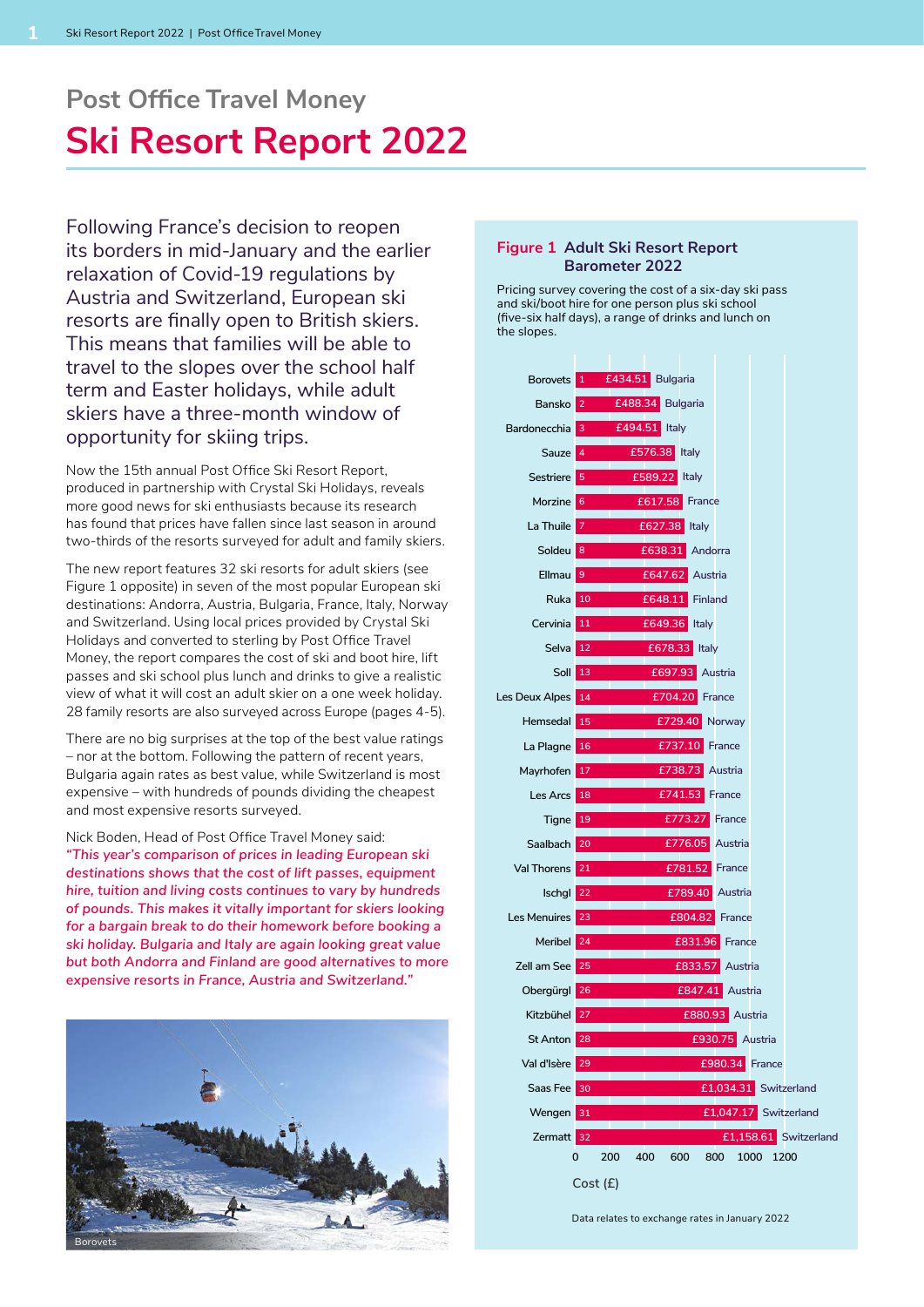### **Best value resorts for adult skiers**

- Following the pattern of recent years, Bulgaria tops the table of best value ski resorts - with Borovets beating Bansko to the top spot for the third year running. Although prices have fallen in both resorts, the higher fall of 7.3 per cent in Borovets (£435) means that it has widened the gap with Bansko, where prices are down by 5.1 per cent to £488.
- The six Italian resorts surveyed represent the best value for UK skiers among the 'big four' ski destinations of Austria, France, Italy and Switzerland. With price falls in all six, the Italian resorts feature among the 12 best value resorts. The survey's biggest price fall of 10.6 per cent is in Bardonecchia (£495), which again rates as best value in the eurozone and third cheapest overall.
- Prices in sixth-placed Morzine (£618) have fallen by 3.1 per cent, enabling the French resort to overtake Ellmau (£648) in the Austrian Tyrol, where costs have risen by 2.1 per cent. These are the only resorts in France and Austria to make the best value top 10 because these countries account for most of the price rises this season. Post Office Travel Money found year-on-year increases in five of nine French resorts and in five of the nine Austrian resorts surveyed.

#### **Figure 2 Best value resorts for adult skiers**

**Prices shown are per person**

|                                  | 1                                  | 2                                | 3                            | 4                            | 5                         | 6                 | 7                         | 8                        | 9                        | 10              |
|----------------------------------|------------------------------------|----------------------------------|------------------------------|------------------------------|---------------------------|-------------------|---------------------------|--------------------------|--------------------------|-----------------|
|                                  | <b>BULGARIA</b><br><b>Borovets</b> | <b>BULGARIA</b><br><b>Bansko</b> | Bardonecchia<br><b>ITALY</b> | <b>Sauze</b><br><b>ITALY</b> | Sestriere<br><b>ITALY</b> | FRANCE<br>Morzine | La Thuile<br><b>ITALY</b> | <b>ANDORRA</b><br>Soldeu | <b>AUSTRIA</b><br>Ellmau | FINLAND<br>Ruka |
| Ski pass (6 days)                | £180.34                            | £189.64                          | £144.22                      | £184.57                      | £184.57                   | £194.01           | £199.16                   | £259.59                  | £244.66                  | £145.08         |
| Ski/boot hire (6 days)           | £67.92                             | £71.13                           | £74.68                       | £91.85                       | £91.85                    | £120.18           | £103.01                   | £106.45                  | £97.86                   | £126.19         |
| Ski school (5-6 half days)       | £79.63                             | £128.81                          | £115.89                      | £145.94                      | £145.94                   | £146.79           | £151.09                   | £139.07                  | £153.66                  | £155.38         |
| <b>SKI TOTAL</b>                 | £327.89                            | £389.58                          | £334.79                      | £422.36                      | £422.36                   | £460.98           | £453.26                   | £505.11                  | £496.18                  | £426.65         |
| Six cups of coffee (large)       | £12.84                             | £10.08                           | £15.96                       | £15.96                       | £15.96                    | £16.98            | £15.48                    | £9.00                    | £18.54                   | £21.12          |
| Six glasses of Coca-Cola (small) | £13.62                             | £11.16                           | £15.48                       | £15.96                       | £15.96                    | £20.10            | £15.96                    | £10.32                   | £15.96                   | £15.96          |
| Six glasses of wine (medium)     | £19.62                             | £18.30                           | £25.74                       | £23.70                       | £21.12                    | £21.12            | £23.70                    | £26.28                   | £28.86                   | £38.10          |
| Six bottles of beer (25cl)       | £15.54                             | £16.92                           | £22.68                       | £18.54                       | £18.54                    | £18.54            | £23.70                    | £16.50                   | £13.92                   | £45.30          |
| Six lunches on the slopes        | £45.00                             | £42.30                           | £79.86                       | £79.86                       | £95.28                    | £79.86            | £95.28                    | £71.10                   | £74.16                   | £100.98         |
| <b>FOOD/DRINK TOTAL</b>          | £106.62                            | £98.76                           | £159.72                      | £154.02                      | £166.86                   | £156.60           | £174.12                   | £133.20                  | £151.44                  | £221.46         |
| <b>TOTAL ONE WEEK COST</b>       | £434.51                            | £488.34                          | £494.51                      | £576.38                      | £589.22                   | £617.58           | £627.38                   | £638.31                  | £647.62                  | £648.11         |



- Although prices have also risen by 1.5 per cent in Soldeu (£638), the Andorran resort is eighth cheapest in the survey and remains one of the best value choices. Similarly, Finland's Ruka (£648) offers a good value alternative to more expensive Austrian and French resorts, taking 10th place after recording a price fall of 7.6 per cent year-on-year.
- Swiss resorts rate as the priciest of all with Wengen. Saas Fee and Zermatt each registering totals exceeding £1,000. However, there have been small price falls in all three resorts compared with world class competitors in France and Austria. Prices have risen by 5.2 per cent in Kitzbühel (£881) and around one per cent in Val d'Isère (£980), making the French resort the most expensive in the eurozone.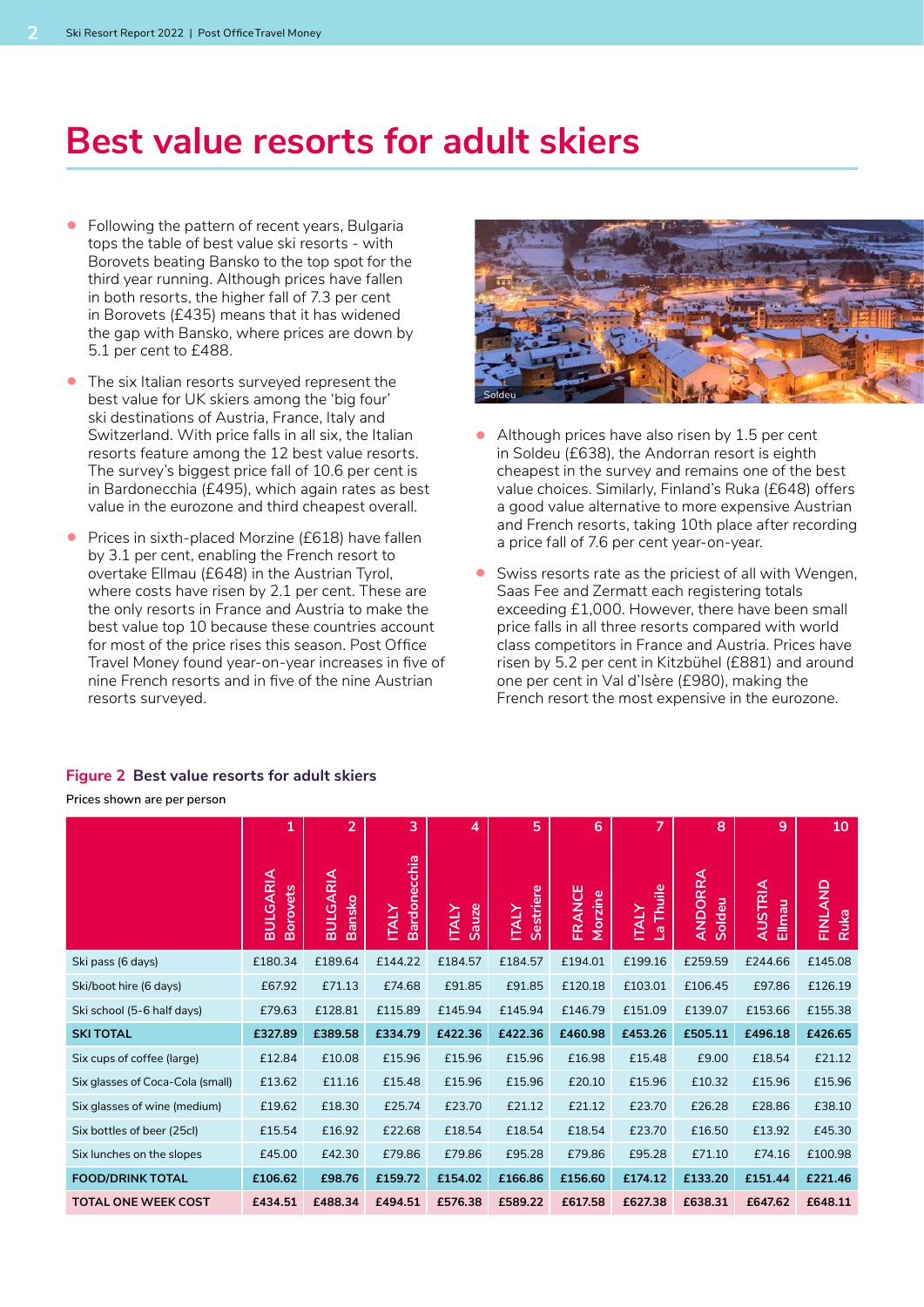## **Best value resorts for adult skiers (continued)**

#### **Figure 2 Best value resorts for adult skiers (continued)**

**Prices shown are per person** 

|                                | 11                       | 12                    | 13                     | 14                              | 15                 | 16                                      | 17                          | 18                 | 19              | 20                         | 21                                  |
|--------------------------------|--------------------------|-----------------------|------------------------|---------------------------------|--------------------|-----------------------------------------|-----------------------------|--------------------|-----------------|----------------------------|-------------------------------------|
|                                | Cervinia<br><b>ITALY</b> | <b>ITALY</b><br>Selva | <b>AUSTRIA</b><br>Soll | Alpes<br>Deux.<br>FRANCE<br>Les | Hemsedal<br>NORWAY | Plagne<br>FRANCE<br>$\overline{\sigma}$ | Mayrhofen<br><b>AUSTRIA</b> | FRANCE<br>Les Arcs | FRANCE<br>Tigne | <b>AUSTRIA</b><br>Saalbach | Thorens<br>FRANCE<br>$\overline{S}$ |
| Ski pass (6 days)              | £211.18                  | £258.39               | £244.66                | £241.22                         | £236.27            | £244.66                                 | £247.23                     | £244.66            | £277.28         | £260.11                    | £240.36                             |
| Ski/boot hire (6 days)         | £92.71                   | £101.30               | £88.42                 | £109.88                         | £91.88             | £106.45                                 | £118.47                     | £134.78            | £103.01         | £164.82                    | £131.34                             |
| Ski school (5-6 half days)     | £150.23                  | £155.38               | £194.87                | £175.98                         | £105.45            | £181.99                                 | £181.99                     | £172.55            | £208.60         | £175.98                    | £185.42                             |
| Ski total                      | £454.12                  | £515.07               | £527.95                | £527.08                         | £433.60            | £533.10                                 | £547.69                     | £551.99            | £588.89         | £600.91                    | £557.12                             |
| Six cups of coffee (large)     | £15.96                   | £14.94                | £15.48                 | £15.96                          | £16.20             | £21.12                                  | £18.54                      | £20.10             | £18.54          | £18.54                     | £21.00                              |
| Six glasses of Coca-Cola (sml) | £17.52                   | £18.54                | £16.50                 | £18.54                          | £26.52             | £18.54                                  | £18.54                      | £18.54             | £15.96          | £15.96                     | £18.00                              |
| Six glasses of wine (medium)   | £23.70                   | £21.12                | £16.98                 | £31.92                          | £45.42             | £21.12                                  | £26.76                      | £21.12             | £23.70          | £21.12                     | £31.20                              |
| Six bottles of beer (25cl)     | £21.12                   | £18.54                | £14.94                 | £20.58                          | £45.42             | £21.12                                  | £21.12                      | £18.54             | £20.10          | £18.54                     | £24.60                              |
| Six lunches on the slopes      | £116.94                  | £90.12                | £106.08                | £90.12                          | £162.24            | £122.10                                 | £106.08                     | £111.24            | £106.08         | £100.98                    | £129.60                             |
| <b>FOOD/DRINK TOTAL</b>        | £195.24                  | £163.26               | £169.98                | £177.12                         | £295.80            | £204.00                                 | £191.04                     | £189.54            | £184.38         | £175.14                    | £224.40                             |
| <b>TOTAL ONE WEEK COST</b>     | £649.36                  | £678.33               | £697.93                | £704.20                         | £729.40            | £737.10                                 | £738.73                     | £741.53            | £773.27         | £776.05                    | £781.52                             |

|                                | 22                       | 23                               | 24                | 25                               | 26                          | 27                          | 28                            | 29                    | 30                                                  | 31                                      | 32                                   |
|--------------------------------|--------------------------|----------------------------------|-------------------|----------------------------------|-----------------------------|-----------------------------|-------------------------------|-----------------------|-----------------------------------------------------|-----------------------------------------|--------------------------------------|
|                                | <b>AUSTRIA</b><br>Ischgl | Menuires<br>FRANCE<br><u>SəT</u> | FRANCE<br>Meribel | See<br><b>AUSTRIA</b><br>Zell am | Obergürgl<br><b>AUSTRIA</b> | <b>AUSTRIA</b><br>Kitzbühel | <b>AUSTRIA</b><br>Anton<br>ö, | Val d'Isère<br>FRANCE | <b>AND</b><br><b>SWITZERL</b><br>Fee<br><b>Saas</b> | <b>QNA</b><br><b>SWITZERL</b><br>Wengen | <b>SWITZERLAND</b><br><b>Zermatt</b> |
| Ski pass (6 days)              | £243.80                  | £229.20                          | £239.51           | £260.11                          | £296.16                     | £242.94                     | £281.57                       | £277.28               | £322.93                                             | £281.32                                 | £353.72                              |
| Ski/boot hire (6 days)         | £182.85                  | £134.78                          | £150.23           | £161.39                          | £230.06                     | £168.25                     | £168.25                       | £192.29               | £196.42                                             | £220.56                                 | £141.49                              |
| Ski school (5-6 half days)     | £192.29                  | £185.42                          | £199.16           | £203.45                          | £139.93                     | £265.26                     | £260.97                       | £248.09               | £196.42                                             | £264.67                                 | £391.18                              |
| <b>SKI TOTAL</b>               | £618.94                  | £549.40                          | £588.90           | £624.95                          | £666.15                     | £676.45                     | £710.79                       | £717.66               | £715.77                                             | £766.55                                 | £886.39                              |
| Six cups of coffee (large)     | £15.96                   | £26.76                           | £20.10            | £20.10                           | £21.12                      | £18.54                      | £20.10                        | £21.12                | £26.94                                              | £21.96                                  | £21.96                               |
| Six glasses of Coca-Cola (sml) | £16.50                   | £26.76                           | £21.12            | £18.54                           | £18.54                      | £17.52                      | £19.08                        | £21.12                | £28.44                                              | £28.44                                  | £22.98                               |
| Six glasses of wine (medium)   | £26.76                   | £31.92                           | £31.92            | £22.14                           | £25.74                      | £16.98                      | £26.76                        | £34.50                | £33.48                                              | £22.98                                  | £22.98                               |
| Six bottles of beer (25cl)     | £21.12                   | £37.08                           | £26.76            | £14.94                           | £20.58                      | £18.54                      | £21.12                        | £26.76                | £34.44                                              | £26.94                                  | £24.00                               |
| Six lunches on the slopes      | £90.12                   | £132.90                          | £143.16           | £132.90                          | £95.28                      | £132.90                     | £132.90                       | £159.18               | £195.24                                             | £180.30                                 | £180.30                              |
| <b>FOOD/DRINK TOTAL</b>        | £170.46                  | £255.42                          | £243.06           | £208.62                          | £181.26                     | £204.48                     | £219.96                       | £262.68               | £318.54                                             | £280.62                                 | £272.22                              |
| <b>TOTAL ONE WEEK COST</b>     | £789.40                  | £804.82                          | £831.96           | £833.57                          | £847.41                     | £880.93                     | £930.75                       |                       | £980.34 £1,034.31 £1,047.17 £1,158.61               |                                         |                                      |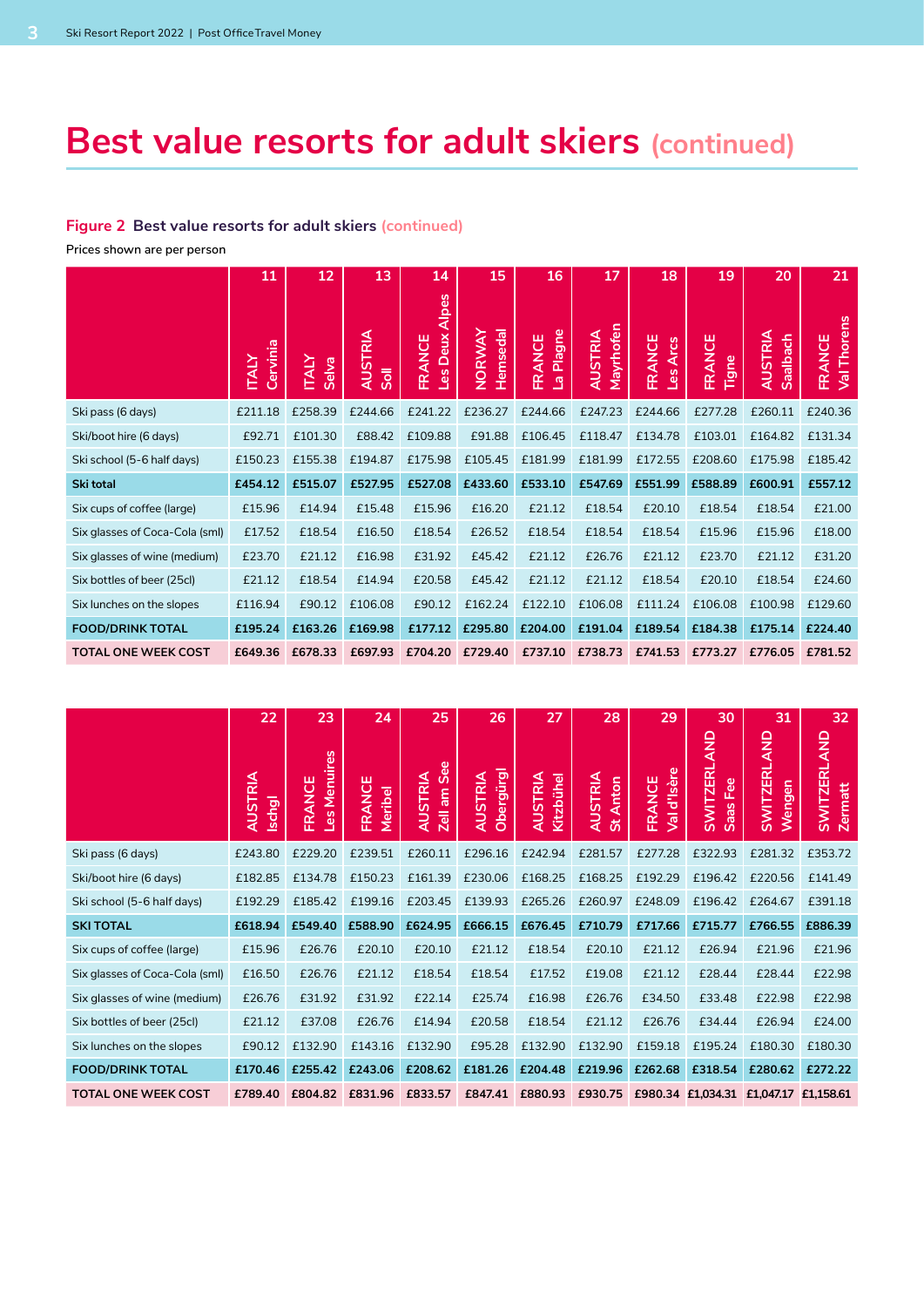### **Best value resorts for family skiers**

Prices have fallen in over two-thirds of the European ski resorts rated by Crystal Ski Holidays as most suitable for family skiers, echoing the pricing trends seen in the individual ski prices.

- Bansko (£1,358) retains its long-held position as best value for families. Prices are down by 12 per cent year-on-year and have also fallen by 8.5 per cent since 2019.
- Runner-up Bardonecchia has seen its prices fall back to £1,592 – over 20 per cent lower than a year ago when the resort registered a big increase in ski costs. Comparing this season's prices with those in 2019, families can expect to pay 2.3 per cent more.
- Four more Italian resorts feature in the best value top 10. Sestriere (£1,761) is in third place after its prices dropped 5.9 per cent, while Passo Tonale is fourth cheapest at £1,782, a 10.2 per cent year-on-year fall. La Thuile (£1,887) takes sixth place and prices there have dropped by 9.2 per cent. Cervinia (£2,106) is in 10th position and registered one of the biggest price falls of 14.4 per cent.
- Arinsal (£1,883) completes the top five family resorts, although its prices have risen 6.3 per cent since last year. Soldeu, another Andorran ski resort, also features in the top 10 but its prices are 9.3 per cent lower than a year ago so it has risen to seventh place with a total barometer cost of £1,941.



- Two Austrian resorts feature among this year's 10 cheapest resorts - Rauris (£1,974) and Ellmau (£2,045) - but none of the nine French ski resorts surveyed made the top 10, with Morzine (£2,134) best-placed in 11th position. Elsewhere in France, there have been big price rises for Tigne (£2,868) of 8.1 per cent and Alpe d'Huez (£2,481), where prices are up by 11.1 per cent.
- As with the adult table, high prices in Saas Fee (£3,120) and Grindelwald (£3,199) make Switzerland the priciest destination for families, although prices in Saas Fee are down 2.6 per cent year-on-year.

|                                  | 1                                | $\overline{2}$                      | 3                         | 4                                      | 5                         | 6                         | 7                        | 8                        | 9                        | 10                       |
|----------------------------------|----------------------------------|-------------------------------------|---------------------------|----------------------------------------|---------------------------|---------------------------|--------------------------|--------------------------|--------------------------|--------------------------|
|                                  | <b>BULGARIA</b><br><b>Bansko</b> | <b>Bardonecchia</b><br><b>ITALY</b> | Sestriere<br><b>ITALY</b> | Tonale<br><b>Passo</b><br><b>ITALY</b> | <b>ANDORRA</b><br>Arinsal | La Thuile<br><b>ITALY</b> | <b>ANDORRA</b><br>Soldeu | <b>AUSTRIA</b><br>Rauris | <b>AUSTRIA</b><br>Ellmau | Cervinia<br><b>ITALY</b> |
| Ski pass (6 days)                | £460.23                          | £405.18                             | £479.01                   | £659.28                                | £674.74                   | £551.12                   | £871.49                  | £618.08                  | £714.22                  | £718.52                  |
| Ski/boot hire (6 days)           | £227.75                          | £245.51                             | £307.32                   | £250.67                                | £449.82                   | £271.27                   | £147.65                  | £297.88                  | £291.87                  | £252.38                  |
| Ski school (5-6 half days)       | £403.61                          | £463.56                             | £523.65                   | £412.05                                | £393.17                   | £604.34                   | £535.67                  | £600.91                  | £609.49                  | £618.08                  |
| <b>SKI TOTAL</b>                 | £1,091.59                        | £1,114.25                           | £1,309.98                 | £1,322.00                              | £1,517.73                 | £1,426.73 £1,554.81       |                          | £1,516.87                | £1,615.58 £1,588.98      |                          |
| Six cups of coffee (large)       | £19.68                           | £31.92                              | £31.92                    | £30.96                                 | £21.60                    | £30.96                    | £16.44                   | £31.92                   | £37.08                   | £31.92                   |
| Six glasses of Coca-Cola (small) | £22.32                           | £30.96                              | £31.92                    | £31.92                                 | £22.68                    | £31.92                    | £20.64                   | £31.92                   | £31.92                   | £35.04                   |
| Six glasses of wine (medium)     | £36.60                           | £51.48                              | £42.24                    | £47.40                                 | £50.52                    | £47.40                    | £53.52                   | £53.52                   | £57.72                   | £47.40                   |
| Six bottles of beer (25cl)       | £33.84                           | £45.36                              | £37.08                    | £42.24                                 | £37.08                    | £47.40                    | £31.92                   | £31.92                   | £27.84                   | £42.24                   |
| Six lunches on the slopes        | £154.14                          | £318.30                             | £307.98                   | £307.50                                | £233.34                   | £302.34                   | £263.22                  | £307.50                  | £275.04                  | £360.54                  |
| <b>FOOD/DRINK TOTAL</b>          | £266.58                          | £478.02                             | £451.14                   | £460.02                                | £365.22                   | £460.02                   | £385.74                  | £456.78                  | £429.60                  | £517.14                  |
| <b>TOTAL ONE WEEK COST</b>       | £1,358.17                        | £1,592.27                           | £1,761.12                 | £1,782.02                              | £1,882.95                 | £1,886.75                 | £1,940.55                | £1,973.65                | £2,045.18                | £2,106.12                |

#### **Figure 3 Best value for families**

**Prices shown are for a family of four (two adults and two children aged under 12)**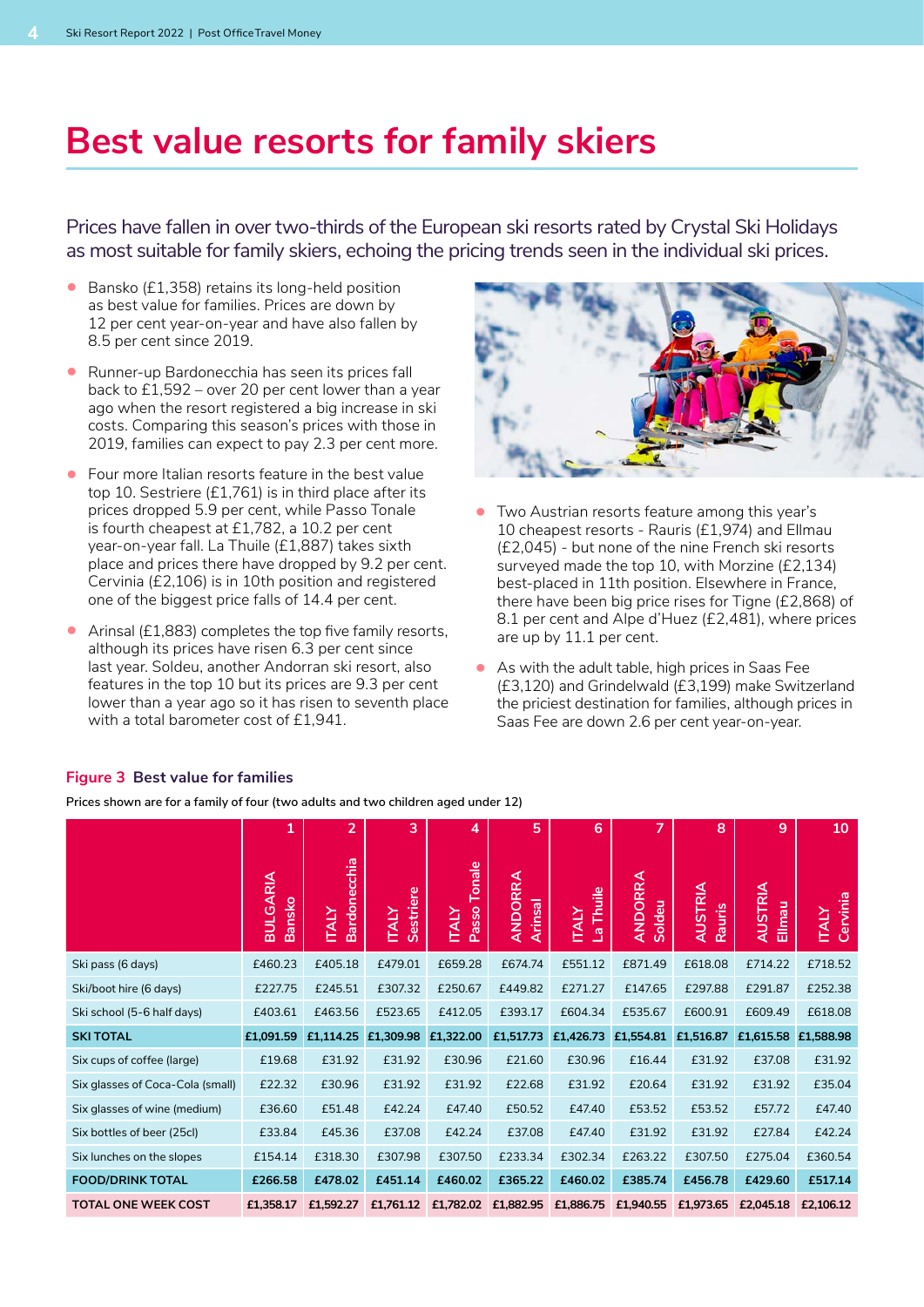## **Best value resorts for family skiers (continued)**

#### **Figure 4 Best value for families (continued)**

**Prices shown are for a family of four (two adults and two children aged under 12)** 

|                                  | 11                | 12              | 13                          | 14                         | 15               | 16                           | 17                         | 18                                            | 19                      |
|----------------------------------|-------------------|-----------------|-----------------------------|----------------------------|------------------|------------------------------|----------------------------|-----------------------------------------------|-------------------------|
|                                  | FRANCE<br>Morzine | FINLAND<br>Ruka | Mayrhofen<br><b>AUSTRIA</b> | <b>AUSTRIA</b><br>Scheffau | FRANCE<br>Flaine | Chevalier<br>FRANCE<br>Serre | <b>AUSTRIA</b><br>Niederau | <b>Alpes</b><br>Deux.<br>FRANCE<br><u>SəT</u> | <b>NORWAY</b><br>Trysil |
| Ski pass (6 days)                | £690.19           | £588.03         | £714.22                     | £741.69                    | £837.84          | £870.46                      | £614.65                    | £868.74                                       | £863.47                 |
| Ski/boot hire (6 days)           | £406.90           | £406.90         | £332.22                     | £271.27                    | £406.90          | £403.47                      | £266.98                    | £334.79                                       | £298.01                 |
| Ski school (5-6 half days)       | £564.86           | £583.74         | £710.79                     | £602.63                    | £618.08          | £576.87                      | £707.36                    | £703.92                                       | £493.54                 |
| <b>SKI TOTAL</b>                 | £1,661.95         | £1,578.67       | £1,757.23                   | £1,615.59                  | £1,862.82        | £1,850.80                    | £1,588.98                  | £1,907.45                                     | £1,655.02               |
| Six cups of coffee (large)       | £33.96            | £48.36          | £37.08                      | £28.80                     | £21.60           | £35.04                       | £30.96                     | £31.92                                        | £50.04                  |
| Six glasses of Coca-Cola (small) | £40.20            | £51.48          | £37.08                      | £27.84                     | £37.08           | £41.16                       | £27.84                     | £37.08                                        | £54.60                  |
| Six glasses of wine (medium)     | £42.24            | £74.16          | £53.52                      | £50.52                     | £60.72           | £42.24                       | £47.40                     | £63.84                                        | £93.60                  |
| Six bottles of beer (25cl)       | £37.08            | £58.68          | £42.24                      | £30.96                     | £43.32           | £39.12                       | £29.88                     | £41.16                                        | £93.60                  |
| Six lunches on the slopes        | £318.30           | £367.26         | £351.30                     | £679.92                    | £297.18          | £329.10                      | £636.60                    | £318.84                                       | £490.20                 |
| <b>FOOD/DRINK TOTAL</b>          | £471.78           | £599.94         | £521.22                     | £700.44                    | £459.90          | £486.66                      | £772.56                    | £492.84                                       | £782.04                 |
| <b>TOTAL ONE WEEK COST</b>       | £2,133.73         | £2,178.61       | £2,278.45                   | £2,316.03                  | £2,322.72        | £2,337.46                    | £2,361.54                  | £2,400.29                                     | £2,437.06               |

|                                  | 20                                  | 21                               | 22                              | 23                | 24                         | 25                          | 26              | 27                                        | 28                                |
|----------------------------------|-------------------------------------|----------------------------------|---------------------------------|-------------------|----------------------------|-----------------------------|-----------------|-------------------------------------------|-----------------------------------|
|                                  | FRANCE<br><b>Arcs</b><br><u>ces</u> | Plagne<br>FRANCE<br>$\mathbf{E}$ | d'Huez<br>FRANCE<br><b>Alpe</b> | FRANCE<br>Avoriaz | <b>AUSTRIA</b><br>Saalbach | <b>AUSTRIA</b><br>Kitzbühel | FRANCE<br>Tigne | <b>QIA</b><br><b>SWITZERL</b><br>Saas Fee | <b>SWITZERLAND</b><br>Grindelwald |
| Ski pass (6 days)                | £880.76                             | £880.76                          | £887.63                         | £884.20           | £777.75                    | £717.66                     | £1,096.00       | £963.05                                   | £959.62                           |
| Ski/boot hire (6 days)           | £418.92                             | £336.51                          | £400.03                         | £430.94           | £429.22                    | £456.69                     | £341.66         | £581.44                                   | £630.94                           |
| Ski school (5-6 half days)       | £690.19                             | £727.96                          | £669.59                         | £707.36           | £703.92                    | £1,061.04                   | £896.21         | £785.47                                   | £888.12                           |
| <b>SKI TOTAL</b>                 | £1,989.87                           | £1,945.23                        | £1,957.25                       | £2,022.50         | £1,910.89                  | £2,235.39                   | £2,333.87       | £2,329.96                                 | £2,478.68                         |
| Six cups of coffee (large)       | £40.20                              | £42.24                           | £37.08                          | £37.08            | £37.08                     | £37.08                      | £37.08          | £53.88                                    | £51.96                            |
| Six glasses of Coca-Cola (small) | £37.08                              | £37.08                           | £35.04                          | £40.20            | £31.92                     | £35.04                      | £31.92          | £56.88                                    | £45.96                            |
| Six glasses of wine (medium)     | £42.24                              | £42.24                           | £42.24                          | £44.28            | £42.24                     | £33.96                      | £47.40          | £66.96                                    | £56.88                            |
| Six bottles of beer (25cl)       | £37.08                              | £42.24                           | £31.92                          | £42.24            | £37.08                     | £37.08                      | £40.20          | £45.96                                    | £40.92                            |
| Six lunches on the slopes        | £314.22                             | £368.28                          | £377.04                         | £345.12           | £681.96                    | £379.62                     | £377.52         | £566.82                                   | £524.82                           |
| <b>FOOD/DRINK TOTAL</b>          | £470.82                             | £532.08                          | £523.32                         | £508.92           | £830.28                    | £522.78                     | £534.12         | £790.50                                   | £720.54                           |
| <b>TOTAL ONE WEEK COST</b>       | £2,460.69                           | £2.477.31                        | £2,480.57                       | £2,531.42         | £2,741.17                  | £2.758.17                   | £2.867.99       | £3,120.46                                 | £3,199.22                         |